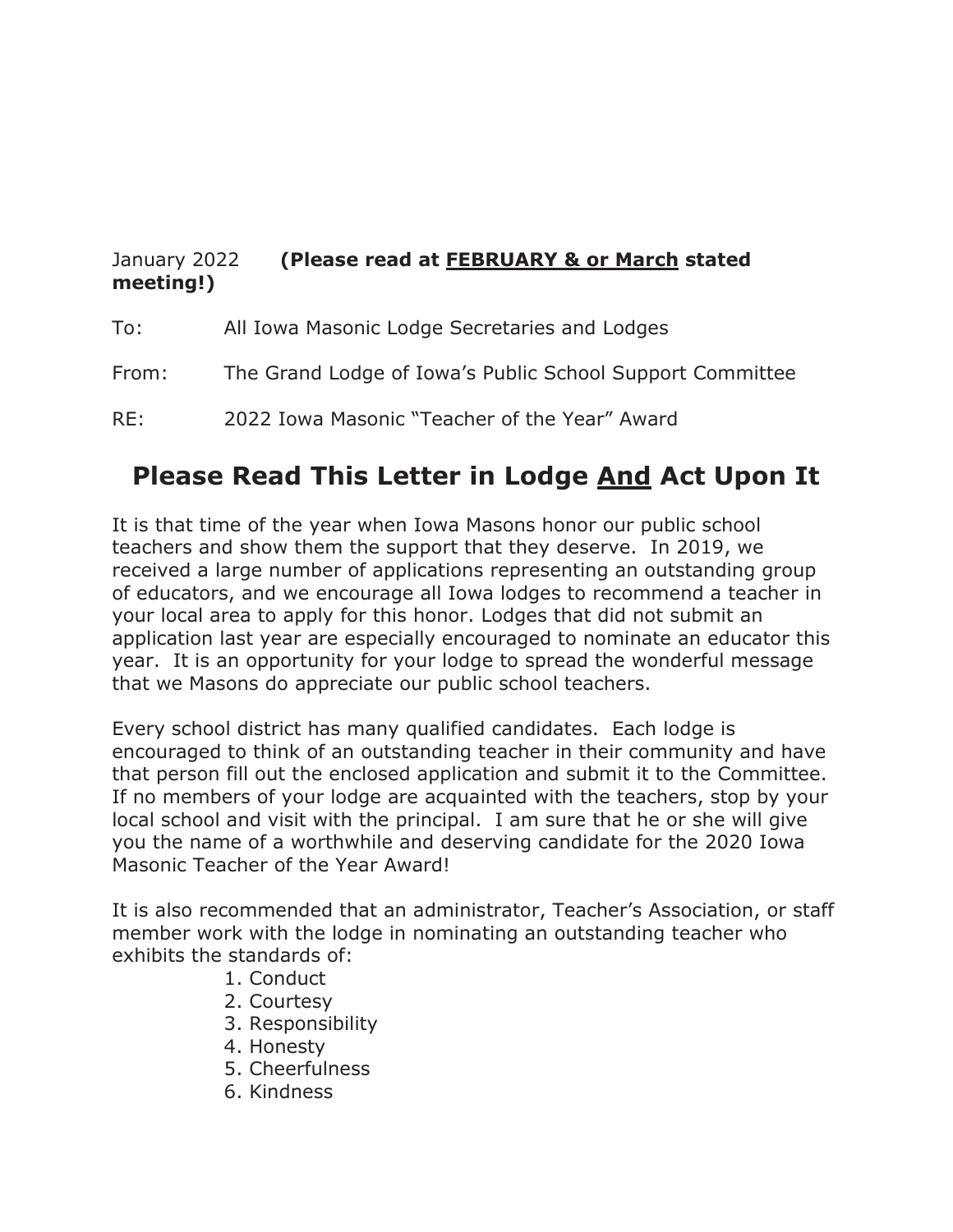- 7. Consideration of Others
- 8. Community Involvement
- 9. Honors and Awards Received

Once the candidate has been selected by the Local Lodge, the nominee should be honored by:

1. Placing the name, a picture, and story in the local paper.

2. Sponsoring a special lodge function including a meal to honor your candidate.

3. Sending a letter to the principal explaining the program and congratulating the school and teacher.

4. Request that the teacher compete the enclosed **Iowa Masonic Teacher of the Year** form.

5. Send the completed nomination application to: John A. "Jack" Cook, Chairman Iowa Public School Support Committee 1301 S Cleveland Street Mount Ayr, Iowa 50854-2173

It is to the lodge's advantage to start the process immediately. The teacher honored as the 2022 Iowa Masonic Teacher of the Year will be recognized at the 178th Annual Communication of the Grand Lodge of Iowa at Cedar Rapids in September. *Lodges are encouraged to recognize their nominees at a special event in their communities.* The recipient of the 2022 Teacher of the Year Award will receive a monetary award and commemorative plaque.

Fraternally,

PUBLIC SCHOOL SUPPORT COMMITTEE John A. Jack Cook, Chairman

> *All lodges are encouraged to honor an outstanding teacher in their communities.*

> > Applications are due **May 1, 2022.**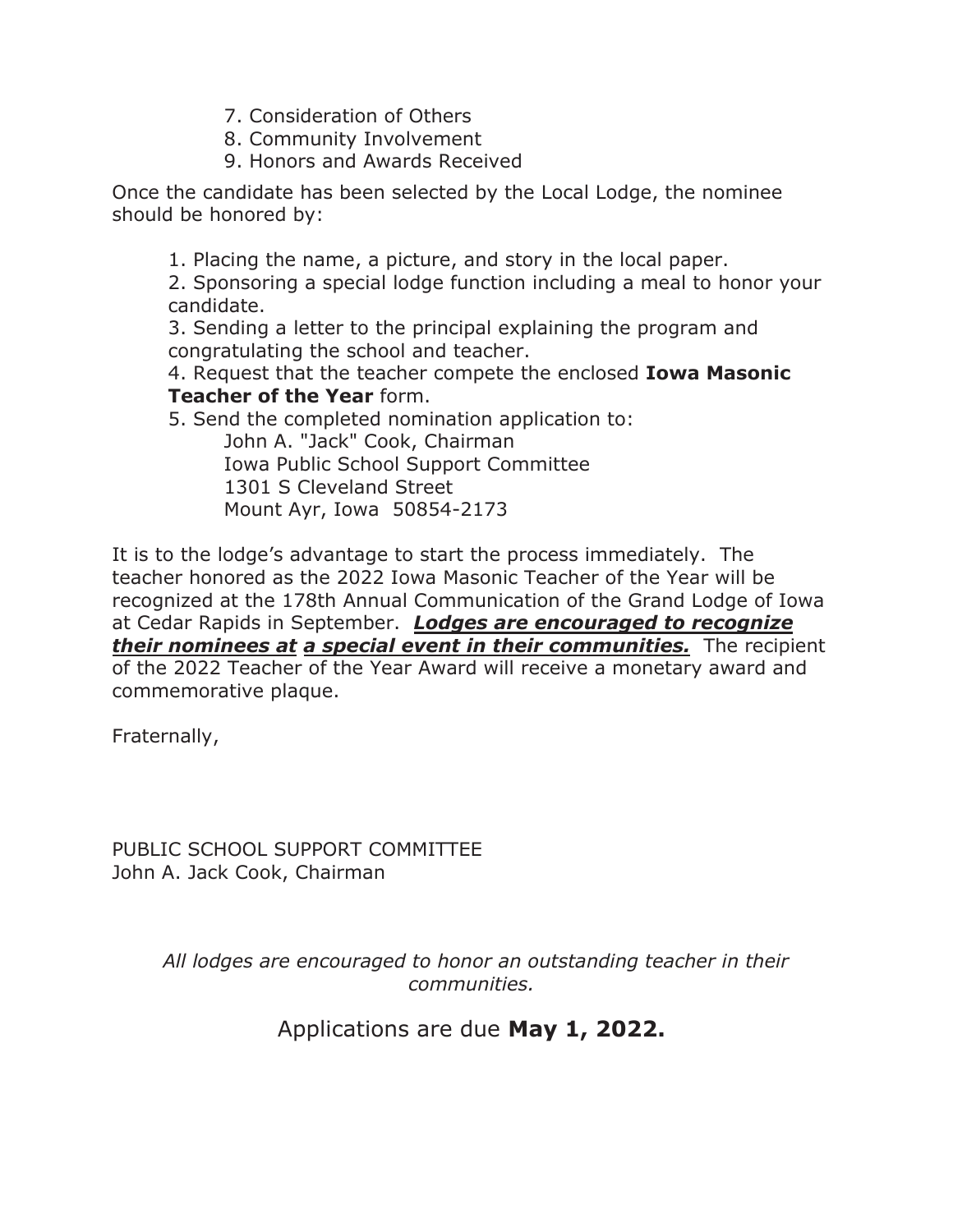## *2022 IOWA MASONIC TEACHER OF THE YEAR*

Sponsored by the Public School Support Committee Grand Lodge of Iowa, A.F. & A.M. PO Box 279 Cedar Rapids IA 52406-0279

## **IOWA MASONIC TEACHER OF THE YEAR APPLICATION FORM**

Congratulations! You have been nominated for the **Iowa Masonic Teacher of the Year** award. To be eligible, you must answer all of the following questions to the best of your ability and send the completed form to:

John A. Jack Cook, Chairman Iowa Public School Support Committee 1301 S Cleveland Street Mount Ayr, IA 50854-2173

Please include a letter of recommendation from your IMMEDIATE SUPERVISOR along with the application by **May 1, 2022 to be eligible for this award.**

|  | Other schools taught and number of years at each: _______________________________ |  |  |
|--|-----------------------------------------------------------------------------------|--|--|
|  |                                                                                   |  |  |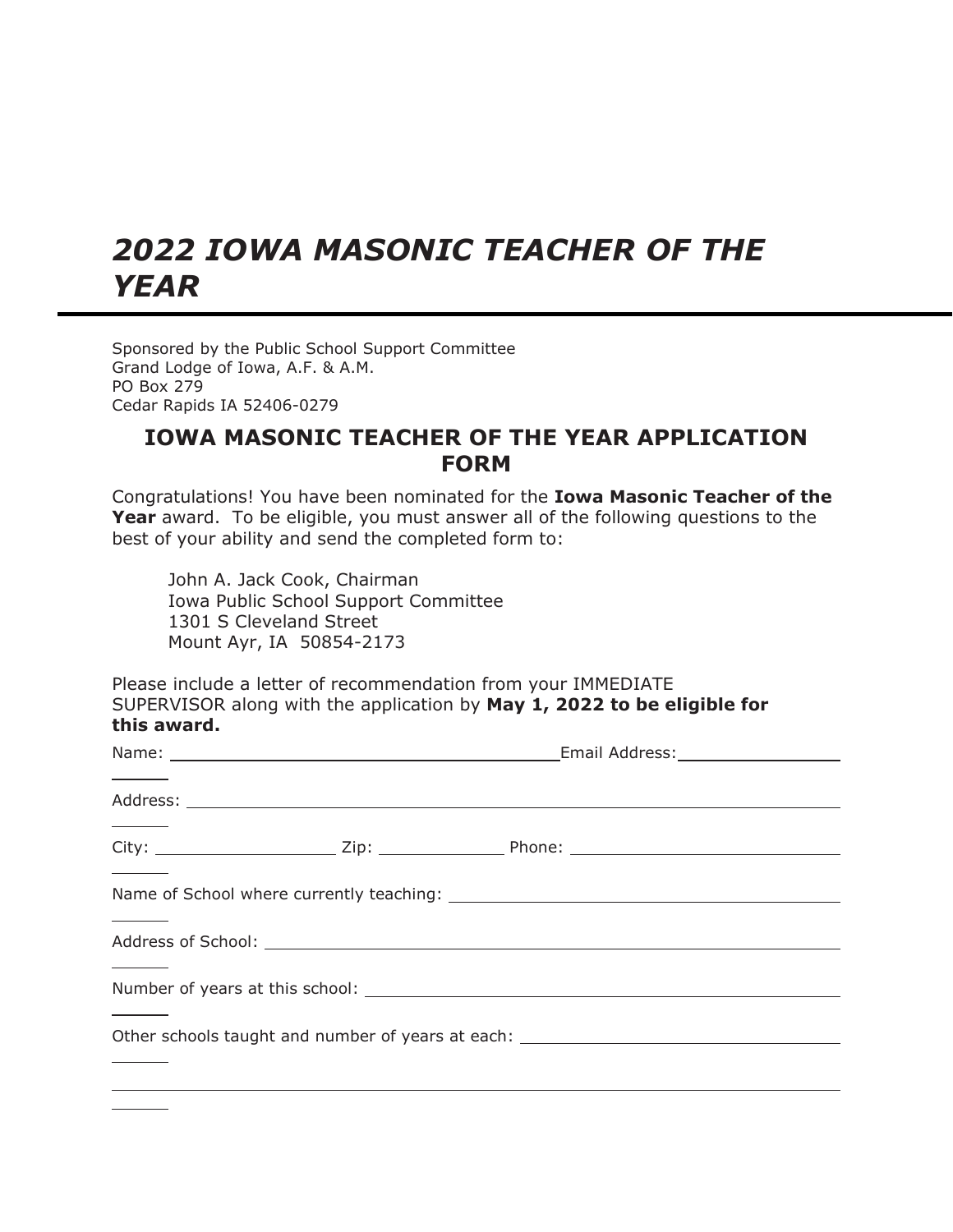Name and address of local newspaper:

Name of Immediate Supervisor: Name of Immediate Supervisor:

List all the courses you are currently teaching: \_\_\_\_\_\_\_\_\_\_\_\_\_\_\_\_\_\_\_\_\_\_\_\_\_\_\_\_\_\_\_\_

List Community Services and projects you have been responsible for or directly involved with:

<over>

<continued>

 $\overline{\phantom{a}}$ 

<u>and the state of the state of the state of the state of the state of the state of the state of the state of the state of the state of the state of the state of the state of the state of the state of the state of the state</u>

List the honors you have received (professional or civic) or any other awards the selection committee should be made aware of:

What do you believe are the strengths of public school education in Iowa? (A separate sheet of paper may be utilized)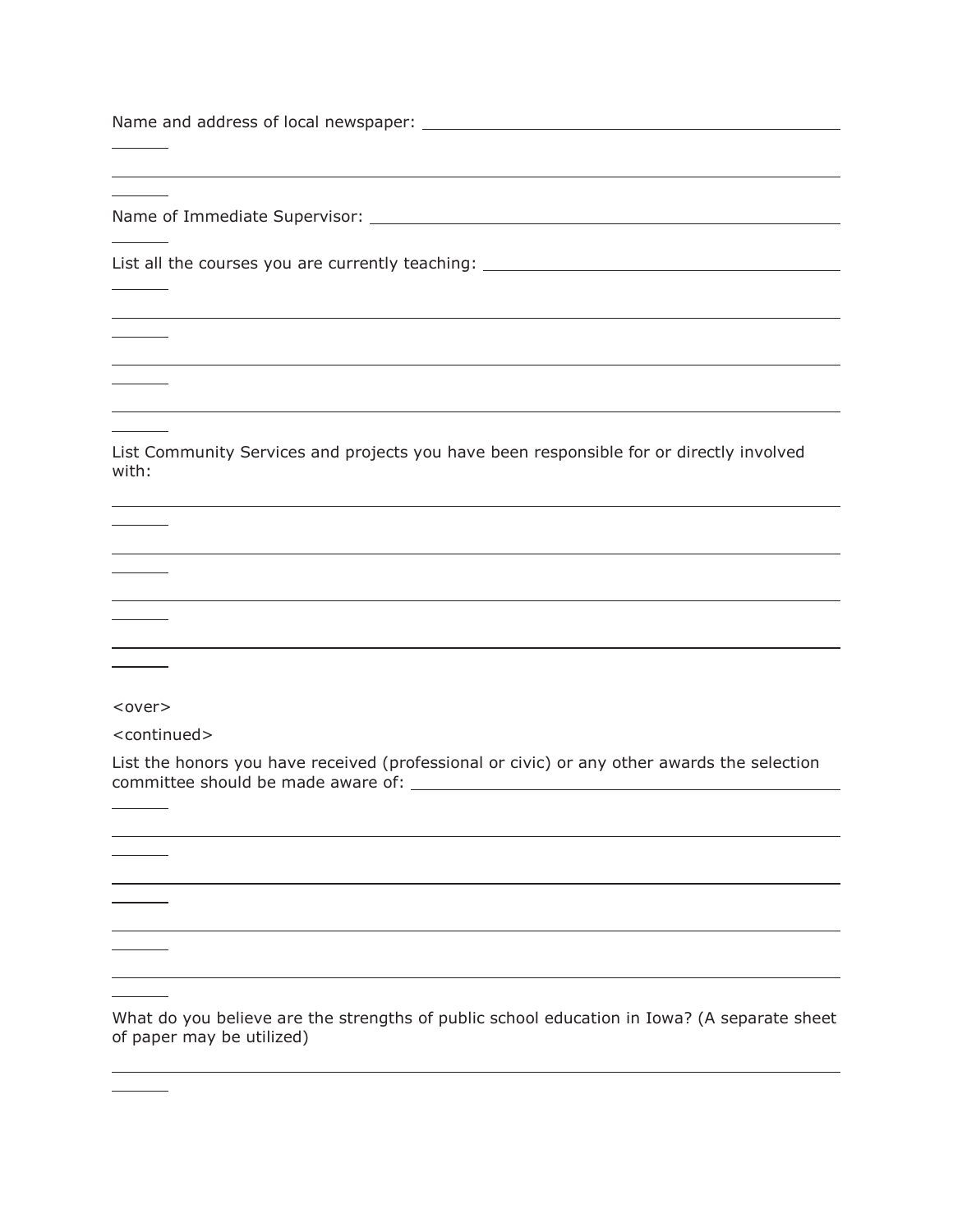Why should you be selected as the **Iowa Masonic Teacher of the Year**? (Please write a narrative of 250 words or less; a separate sheet of paper may be utilized)

 $\overline{\phantom{a}}$ 

 $\overline{\phantom{a}}$ 

 $\overline{\phantom{a}}$ 

 $\overline{\phantom{a}}$ 

 $\frac{1}{1}$ 

 $\mathcal{L}_{\text{max}}$ 

 $\mathcal{L}^{\text{max}}$  . The set of  $\mathcal{L}^{\text{max}}$ 

 $\begin{tabular}{c} \multicolumn{2}{c} {\textbf{1}}\\ \multicolumn{2}{c} {\textbf{2}}\\ \multicolumn{2}{c} {\textbf{3}}\\ \multicolumn{2}{c} {\textbf{4}}\\ \multicolumn{2}{c} {\textbf{5}}\\ \multicolumn{2}{c} {\textbf{6}}\\ \multicolumn{2}{c} {\textbf{6}}\\ \multicolumn{2}{c} {\textbf{7}}\\ \multicolumn{2}{c} {\textbf{8}}\\ \multicolumn{2}{c} {\textbf{9}}\\ \multicolumn{2}{c} {\textbf{1}}\\ \multicolumn{2}{c} {\textbf{1}}\\ \multicolumn{2}{c} {\textbf{1}}\\ \multicolumn$ 

 $\frac{1}{1} \left( \frac{1}{1} \right)^{2} \left( \frac{1}{1} \right)^{2} \left( \frac{1}{1} \right)^{2} \left( \frac{1}{1} \right)^{2} \left( \frac{1}{1} \right)^{2} \left( \frac{1}{1} \right)^{2} \left( \frac{1}{1} \right)^{2} \left( \frac{1}{1} \right)^{2} \left( \frac{1}{1} \right)^{2} \left( \frac{1}{1} \right)^{2} \left( \frac{1}{1} \right)^{2} \left( \frac{1}{1} \right)^{2} \left( \frac{1}{1} \right)^{2} \left( \frac$